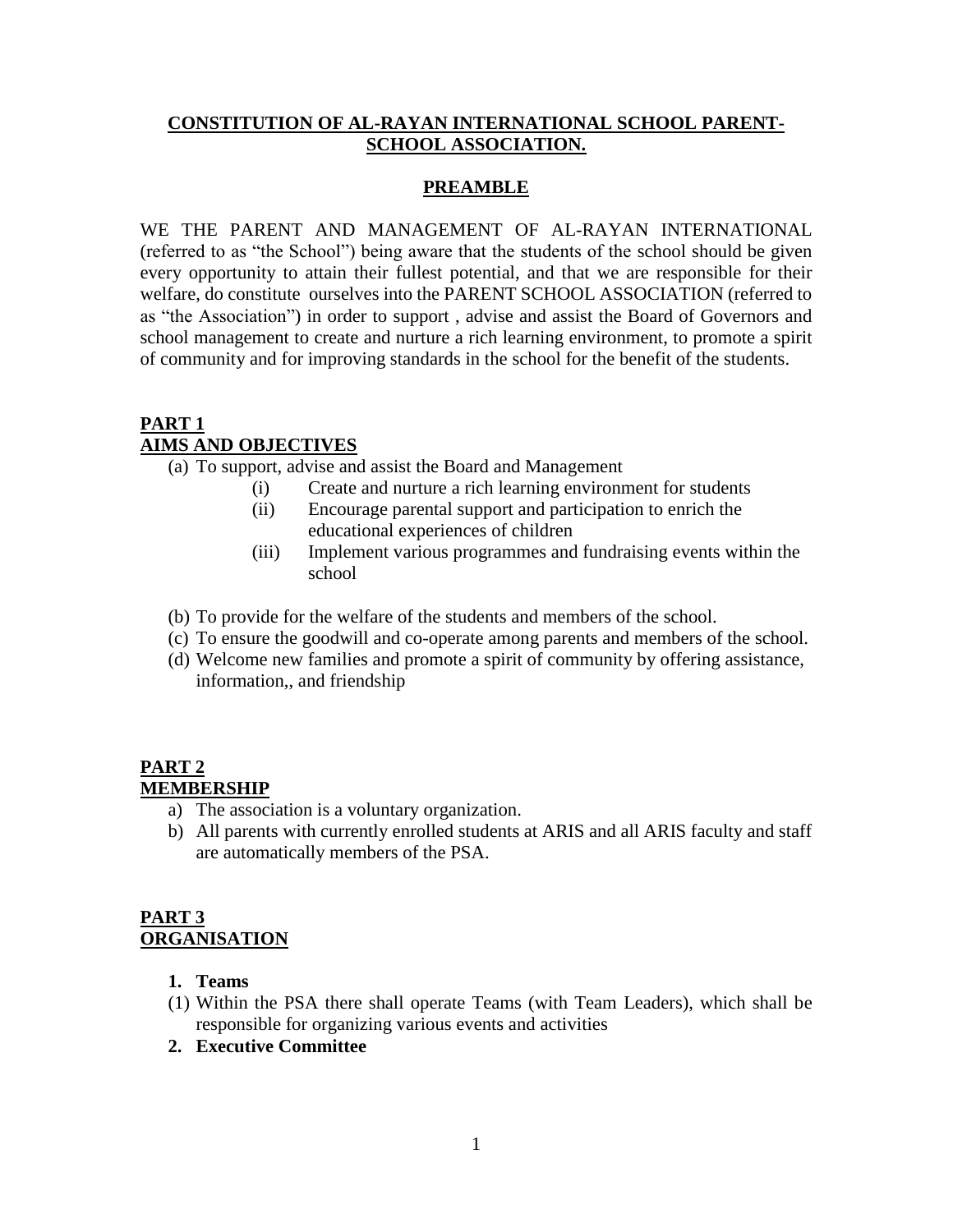- (2) There shall be an Executive committee referred to as 'the PSA Executive' which shall be responsible for the execution and implementation of the decisions of the Association and which shall meet as often as is necessary.
- (3) The quorum for meetings of the PSA Executive shall be  $50\% + 1$  of the members of the Executive.
- (4) Parents and academic staff shall be represented on the PSA Executive of the Association in the ratio 3:2.
- (5) The PSA Executive shall consist of :
- a) The following officers, at least one of whom shall be a member of the academic staff:
	- (i) A Chairperson
	- (ii) An Internal Affairs Vice-Chairperson
	- (iii) Two (2) Divisions Vice Chairpersons: Primary Vice Chairperson and Secondary Vice Chairperson
	- (iv) A Treasurer
	- (v) An Assistant Treasurer
	- (vi) A Secretary
	- (vii) A Public Relations Officer
	- (viii) Not less than three (3) and not more than ten (10) members at large

Staff of the school who shall be ex-officio members of the PSA Executive with the right to vote at meetings:

- (i) The Principal
- (ii) The Head of Primary
- (iii) The Head of Secondary
- (6) The PSA Executive shall subject to sub-section (12) be elected at the Annual General Meeting of the Association (hereinafter referred to as the 'the A.G.M')
- (7) Every ordinary member of the association who is eligible to vote shall be eligible for election to the PSA Executive.
- (8) Nominations for election to the PSA Executive may either be forwarded to the Secretary of the PSA Executive prior to the date of the A.G.M. or may be made from the floor at the A.G.M, prior to the election.
- (9) Election to the PSA Executive shall be by simple majority of the votes of ordinary members of the Association present and eligible to vote.
- (10) The PSA Executive shall hold office for one academic year and may be reelected for no more than two consecutive terms.
- (11) An officer or member of the PSA executive may resign from the PSA Executive by notice in writing addressed to the secretary.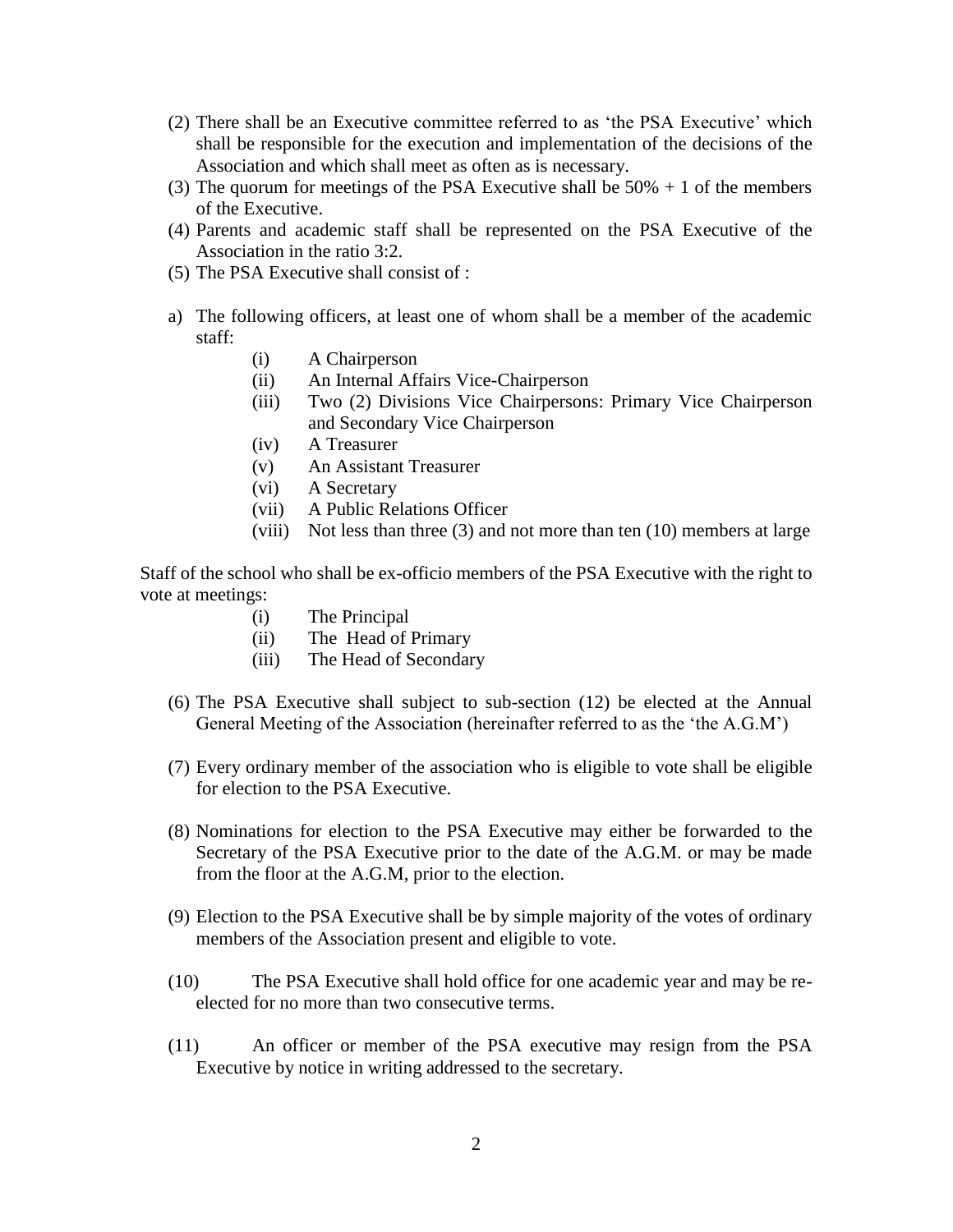- (12) The vacancy created by the resignation or vacation of office of an **officer** of the PSA Executive shall be filled at the meeting of the PSA Executive immediately following the vacation of office or after the receipt of the notice of resignation by a simple majority of members of the Association present and voting after nominations have been made and seconded.
- (13) The vacancy created by the resignation or vacation of office of a member of the PSA Executive shall be filled at the meeting of the Association immediately following the vacation of office or after the receipt of the notice of resignation by a simple majority of votes of members of the Association present and voting after nominations have been made and seconded.
- (14) An ordinary member of the Association elected to fill a vacancy in the PSA Executive, shall hold office for the unexpired term of the officer or member of the PSA Executive replaced.
- (15) Any elected member of the PSA Executive failing to attend three consecutive meetings without excuse will be duly notified and dropped from the Executive
- (16) The Executives Job Descriptions:
	- a) PSA Chairperson shall:
		- i. Lead and guide the PSA, ensuring the implementation of plans and goals set by the Executives
		- ii. Lead and facilitate all meetings of the PSA
		- iii. Maintain order throughout meetings
		- iv. Serve as the primary contact for the ARIS Principal
		- v. Attend Board Meetings
		- vi. Be the principal interface with parents
		- vii. Select and appoint Team Leaders
	- b) PSA Internal Affairs Chairperson shall:
		- i. Assist the President and carry out the Chairperson's duties in his or her absence or inability to serve.
		- ii. Act as a Liaison between the Executive and each Team Leader that puts together and runs all PSA-sponsored events and teams throughout the year.
		- iii. Ensure that each team is running with enough volunteer support to ensure that every event is a success
		- iv. Oversee the PSA supply closet to coordinate purchase, storage, and distribution of items used by events and teams, dispose of unsued items and manage the use of PSA-owned items
		- v. Promote and execute a volunteer sign-up table at the general Meetings and events and deliver sign-up sheets to respective Team Leaders.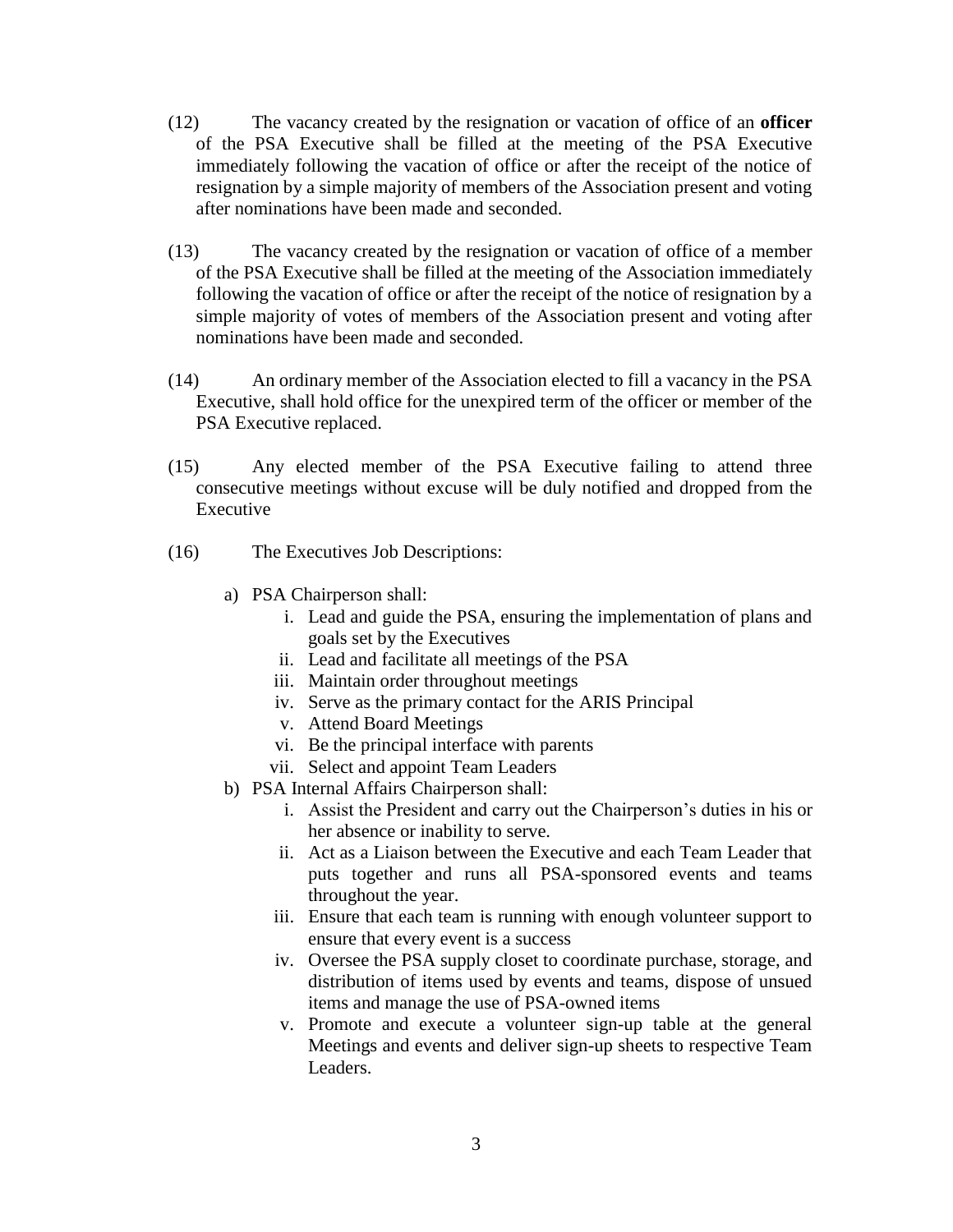- vi. Plan, promote and execute the volunteer brunch at the end of the school year
- c) PSA Division Vice Chairperson shall:
	- i. Serve as the primary PSA liaison with the ARIS Heads of Schools and Teachers.
	- ii. Work with the Heads of Schools and teachers to help with the needs of the schools
	- iii. Be responsible for encouraging parents to be Room Parents, Guest Speakers and Volunteers
	- iv. Provide support throughout the year for all school events along with a team of parent volunteers
- d) PSA Secretary shall:
	- i. Prepare the agenda for all Meetings
	- ii. Take the minutes of meetings and post the approved minutes from the meetings on the PSA page of the ARIS website and the PSA bulletin boards
	- iii. Provide hard and soft copies of the minutes to the PSA files and maintain the PSA file, including final project reports and PSA policy document.
	- iv. Handle correspondence and lead the external communication of Executive Committee
	- v. Keep all records of the organization (minutes, attendance sheets, volunteers, membership lists…)
- e) PSA Treasurer shall:
	- i. Keep the accounts
	- ii. Report on its financial situation at general meeting
	- iii. Process reimbursements on approved expenditures
	- iv. Have regular contact with the ARIS Financial Manager and accountant
	- v. Present financial statements monthly to the Executive
	- vi. Assist the Vice Chairpersons in understanding their financial needs and obligations
	- vii. Prepare the budget for approval

#### **PART 4 MEETINGS**

#### **1. Meetings**

- a) Executive Committee Meeting
- b) Ordinary Meetings
- c) Annual General Meetings
- d) Extra-ordinary Meetings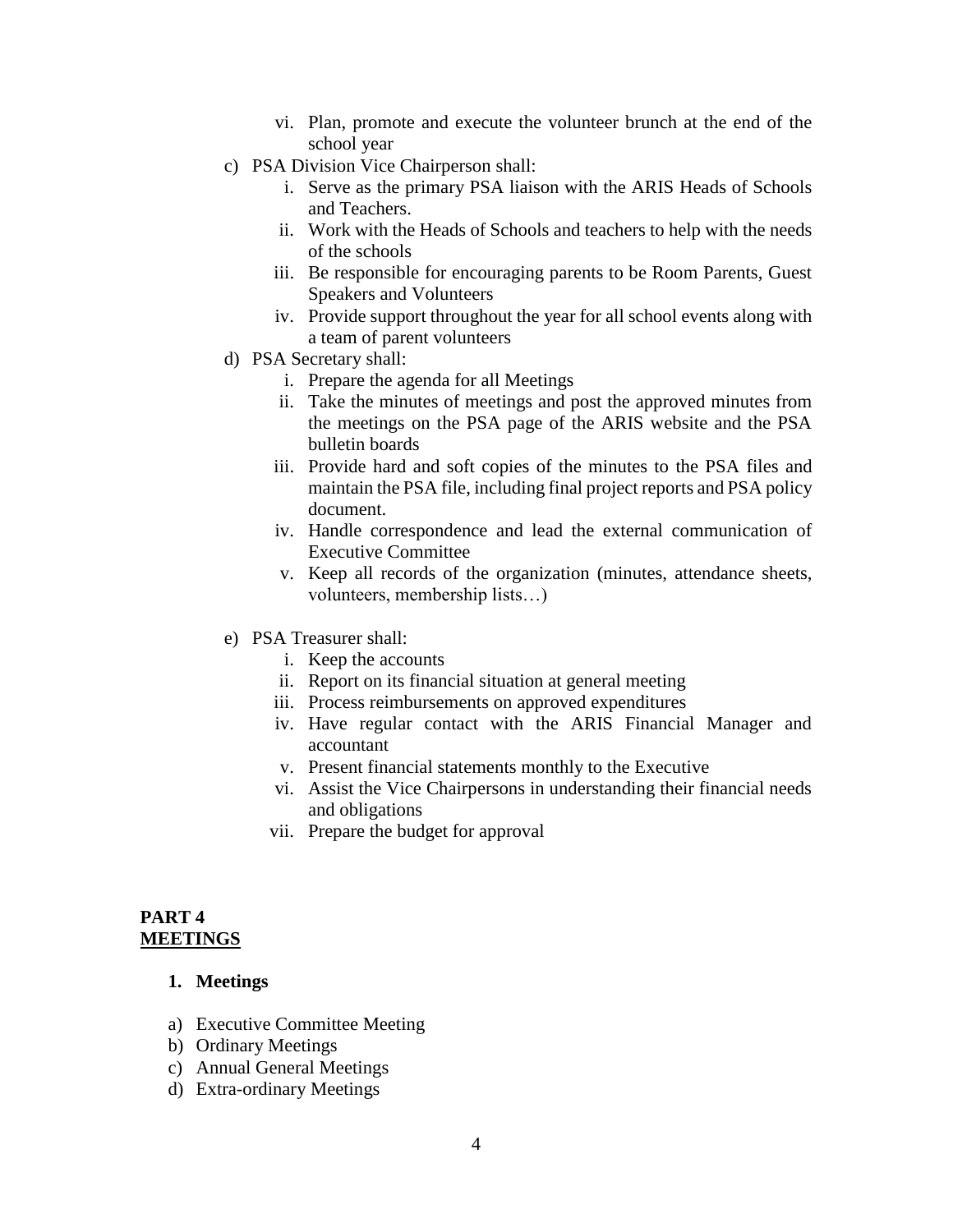### **a. Executive Committee Meetings**

An Executive Meeting shall be held at least once a month

- (a) The Chairperson of the Association shall, at least Seven (7) days prior to the date fixed for the meeting, inform members of the Committee by notice and email of the meeting.
- (b) The notice of meeting shall include the agenda for the meeting and advice of the availability of the minutes of the last meeting.

#### **b. Ordinary Meetings**

An Ordinary Meeting shall be held at least once a semester

- (a) The Chairperson of the Association shall, at least fourteen (14) days prior to the date fixed for the meeting, inform all members of the Association by notice and email of the meeting.
- (b) The notice of meeting shall include the agenda for the meeting and advice of the availability of the minutes of the last meeting.

#### **c. Annual General Meeting**

The A.G.M. shall be held in first semester each year

- (a) The Chairperson of the Association shall, at least twenty-one (21) days prior to the date fixed for the A.G.M., inform the members of the Association of the date of the AGM.
- (b) The notice shall include the agenda for the meeting, and shall invite nominations for election to the Executive.
- (c) Any person nominated for election to the PSA Executive shall give approval either in writing or verbally for his name to be put forward for election.

#### **d. Extra-Ordinary Meetings**

An Extra-Ordinary meeting may be called by:

- (a) A simple majority of the PSA Executive who shall notify the other members of the Association.
- (b) Any paid up members of the Association who is or are eligible to vote through the PSA Executive by giving reasons in writing supported by the signatures of at least sixty percent (60%) members of the Association who are eligible to vote.
- (c) The Chairperson of the Association shall inform the members of the date fixed for the meeting by notice, which shall include the agenda for the meeting.
- (d) The notice shall be sent by the Chairperson at least fourteen (14) days before the date fixed for the meeting and shall state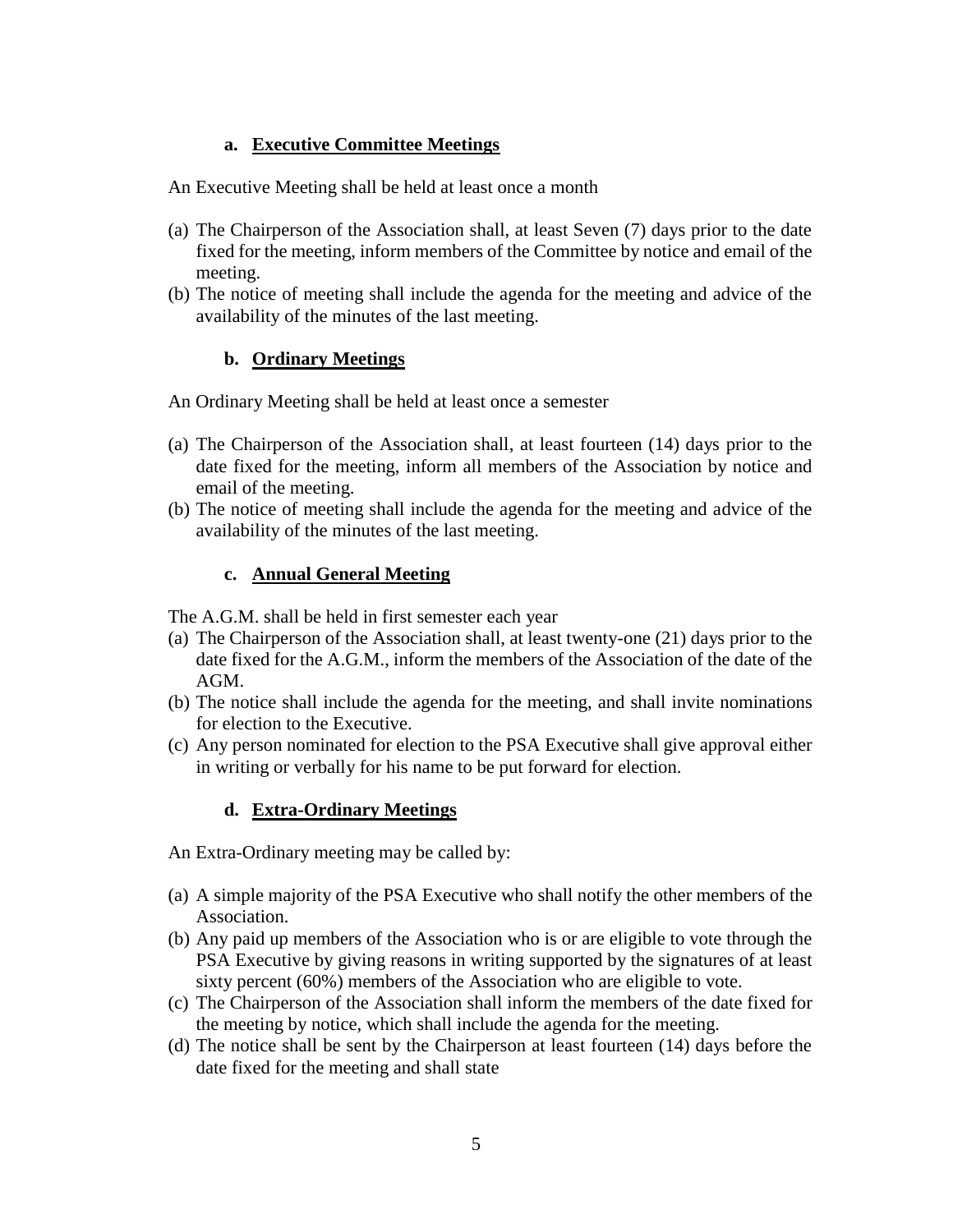- i. the reason for the meeting
- ii. by whom the meeting has been called ;and
- iii. Advice on the availability of the minutes of the last meeting.
- (e) An Extra-ordinary meeting shall have power to take decision which shall be binding when ratified by the decision of the next Ordinary Meeting or the A.G.M.

### **2. QUORUM**

- (1) The quorum for an Ordinary meeting, the A.G.M or an Extra-ordinary meeting shall be seventy-five (75) ordinary members eligible to vote at least **Ten (10%)** of whom shall not be members of the PSA Executive.
- (2) No business shall be transacted at any meeting of the Association unless a quorum of members is present at the time when the meeting proceeds to discuss that business; but if a quorum is then present, the meeting may validly proceed with that business notwithstanding that the quorum is not present throughout.

#### **3. VENUE OF MEETING**

The Association shall meet in such places on the school premises, as the Principal in consultation with the PSA Executive shall determine.

### **4. PROCEDURES AT MEETING**

- (1) The Chairperson of the Association or in event of absence, the Vice-Chairperson shall preside at the meeting of the Association.
- (2) In the event of the absence of the Chairperson and the Vice-chairperson of the Association, the members present may nominate an officer form amongst the PSA Executive to perform the functions of Chairperson for the meeting.
- (3) The Secretary shall circulate at every meeting an attendance book in which shall be recorded the names of the members present at the meeting.
- (4) The Secretary shall keep a record of the minutes of every meeting, which shall be adopted at the next meeting of the Association.
- (5) Matters on the agenda shall be discussed in turn, and members shall be given an opportunity to share their views.
- (6) Voting shall be simple majority of the members present and voting, after due consideration and discussion of the subject. A motion for the vote shall be proposed and seconded and voting shall be signified by a show of the hands by a ballot
- (7) In the event of an equity of the votes, the Chairperson shall have a casting vote.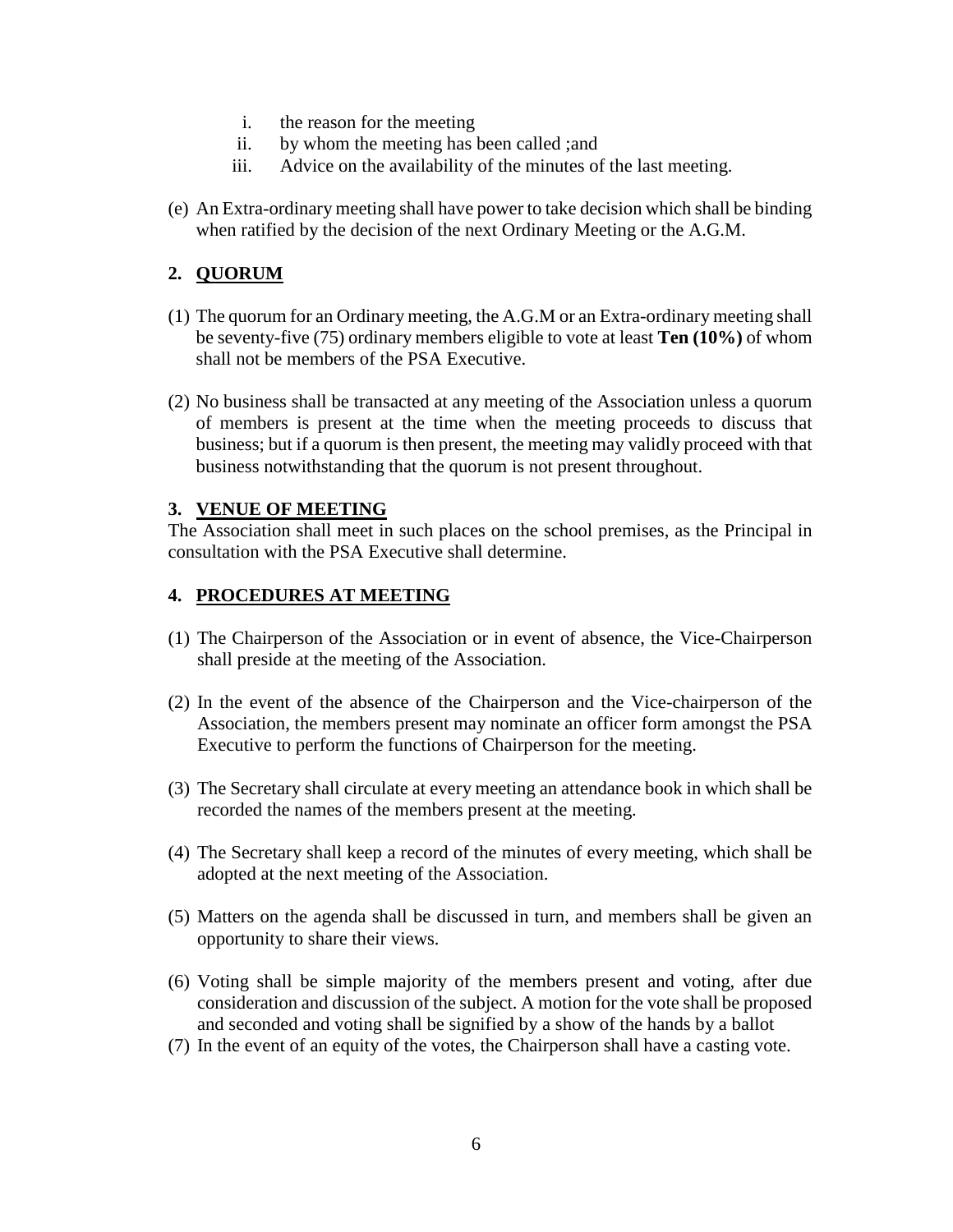### **PART 5 ACCOUNTS AND FINANCES**

### 1. **Accounts and Finances**

- (1) The Treasurer and the Assistant Treasurer shall be responsible for keeping the accounts and finances of the Association.
- (2) The Accounts of the Association shall close at the close of business on the  $10<sup>th</sup>$  June each year for the final report to be written.
- (3) The final report for the year shall be audited by an Auditor volunteered from amongst the members of the Association at the preceding A.G.M.

#### **PART 6 PROPERTY OF THE ASSOCIATION**

#### **1. Acquisition of Property by the Association**

- (1) The Association may acquire real or moveable property for the purpose of its aims and objectives.
- (2) The acquired property shall be held in the name of the Association, and shall be managed by the PSA Executive which shall be accountable to the Association for the management.

#### **2. Association to determine use of Properties.**

The Association may, from time to time, determine the use to which the rights and benefits accruing from the acquisition of properties by the Association may be put.

#### **3. Members or Non-members may offer property to the Association.**

- (1) Any member or non-member of the Association may offer to the Association, for its use, any real or moveable property, which in the view of that person may advance the aims and objectives of the association.
- (2) The Association shall, before accepting the offer, investigate the circumstance surrounding it, so as to ensure that the advance is to the benefit of the Association and does not in any way advance the business or personal activities of that person.

#### **PART 7 DISBURSEMENT AND INVESTMENT OF FUNDS**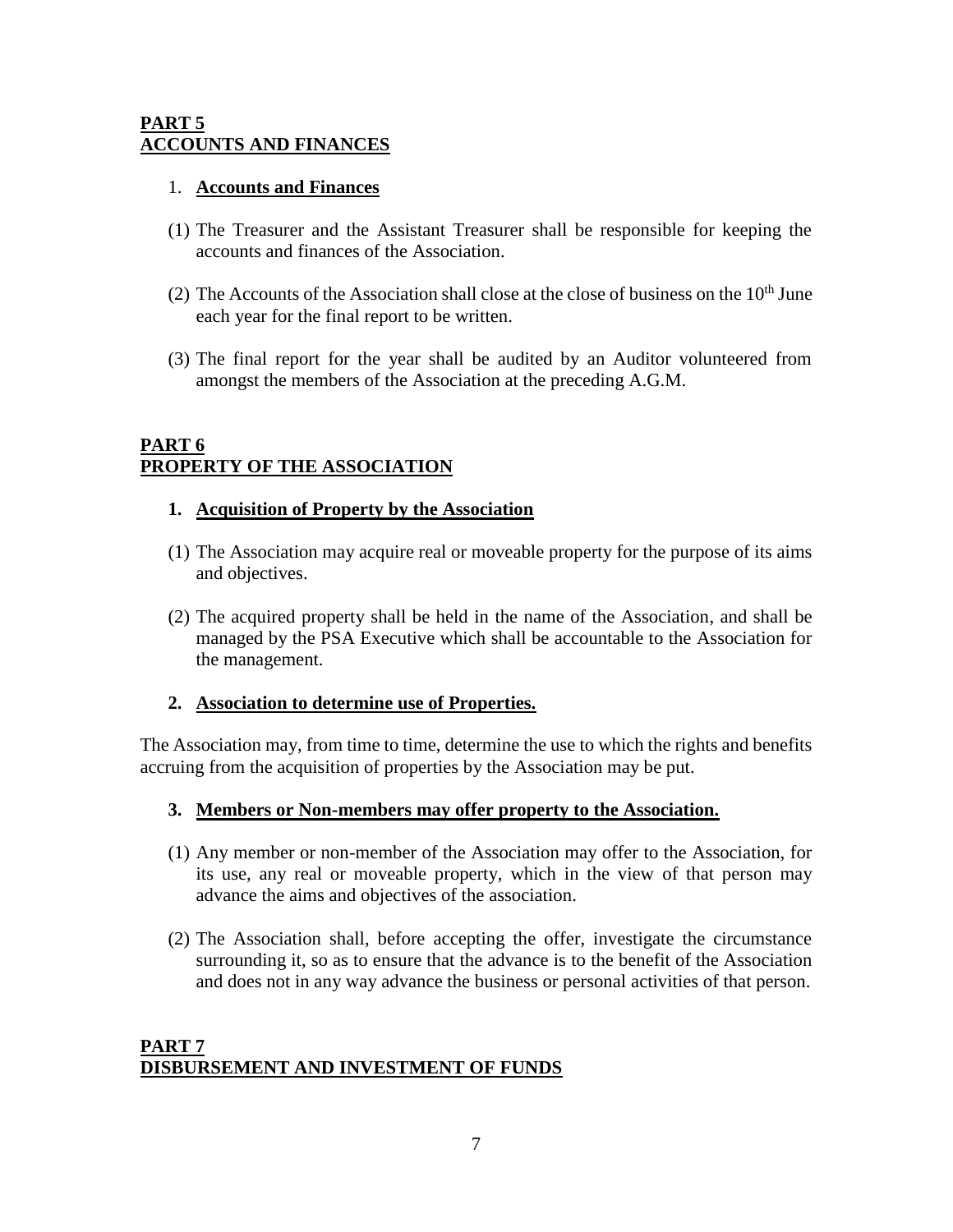### **1. Current and Savings Account**

- (1) The Association may hold a Current and a Savings Account
- (2) Cheques shall be signed by the PSA Chairperson and countersigned by the Principal. In the absence of the PSA Chairperson, cheques may signed by the PSA **Treasurer**

### **2. Petty Cash**

The School Accountant shall keep a reasonable amount of petty cash, to be determined by the PSA Executive, and shall be accountable to the treasurer or Assistant Treasurer for its disbursement.

### **3. Receipts Payments and Financial Report**

The Treasurer shall keep a record of receipts and payments and shall submit a Financial Report to the Association at every A.G.M.

### **4. PTA Executive to Determine Money to be retained for Programmes.**

- (1) The PSA Executive shall determine a reasonable amount of money to be retained in the current Account at the end of the financial year of the Association based on prevailing economic conditions, to enable the new Executive to initiate its programme.
- (2) Any sum held at the end of the financial year in excess of a specified amount as determined by the PSA Executive, shall be deposited in the Savings Account.

### **5. Financial policy**

- (1) The PSA Executive shall submit proposals for major policies on expenditure for consideration by the Association of Ordinary Meetings or at the A.G.M.
- (2) The detailed expenditure involved in the implementation of such policies shall be the responsibility of the PSA Executive who shall also control the day-to-day running expenses of the Association.
- (3) A budget for the operation expenses of the Association should be agreed by the PSA at the Annual General Meeting. Expenses, projects or requests for the disbursement of funds not in the budget must be approved by the PSA Executive and recorded in the minutes.

### **PART 8 BOARD OF DIRECTORS**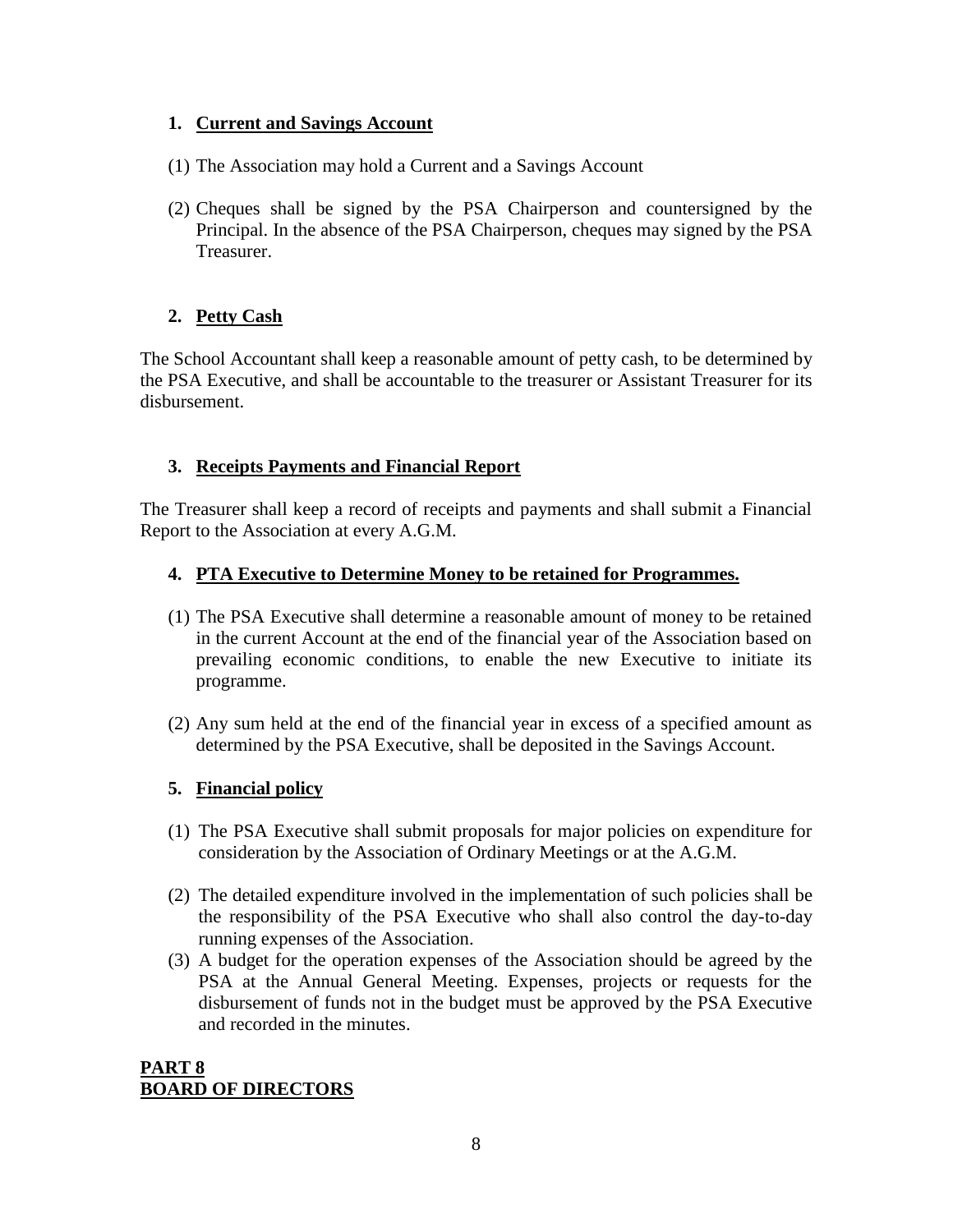### **1. Proposals to the Board of the School**

The Association may submit memoranda:-

- a) containing proposals approved by it and
- b) relating to financial matters

to the Board of Directors copied to the Principal

### **PART 9 AMENDMENTS TO THE CONSTITUTION**

#### **1. Amendments**

- (1) This Constitution may be amended by the association at any meeting in which case it shall be ratified at the next ordinary meeting it there is a quorum.
- (2) Notice of the proposed amendment shall be circulated by the Chairperson to members of the Association fourteen (14) days prior to the date of the meeting.
- (3) The amendment shall be passed by a three fourth majority of those present and eligible to vote and the members voting in favour of the motion shall not be less than fifty **(50%).**

#### **PART 10 SELECTION OF TEAM LEADERS**

#### **1. Team Leaders**

- (a) The Chairman will select Team Leaders who are members interested in serving the PSA by organizing an event/team within the PSA.
- (b) The Internal Affairs Vice Chairperson, along with support from the Chairperson, is responsible for coordinating and delegating responsibilities to Team Leaders. These positions are not a part of the Executive Committee.

#### EACH TEAM LEADER WILL:

- Be responsible for planning, organizing and running the event/team.
- Coordinate with the Treasurer through the Vice Chairperson of Internal Affairs regarding any budget amounts and procedures.
- Present a plan of action to the Executive Committee prior to the event.
- Staff event with parent volunteers.
- File a final report with the Executive Committee the month following the event/project completion.
- Suggest dates for holding the event the subsequent calendar year.